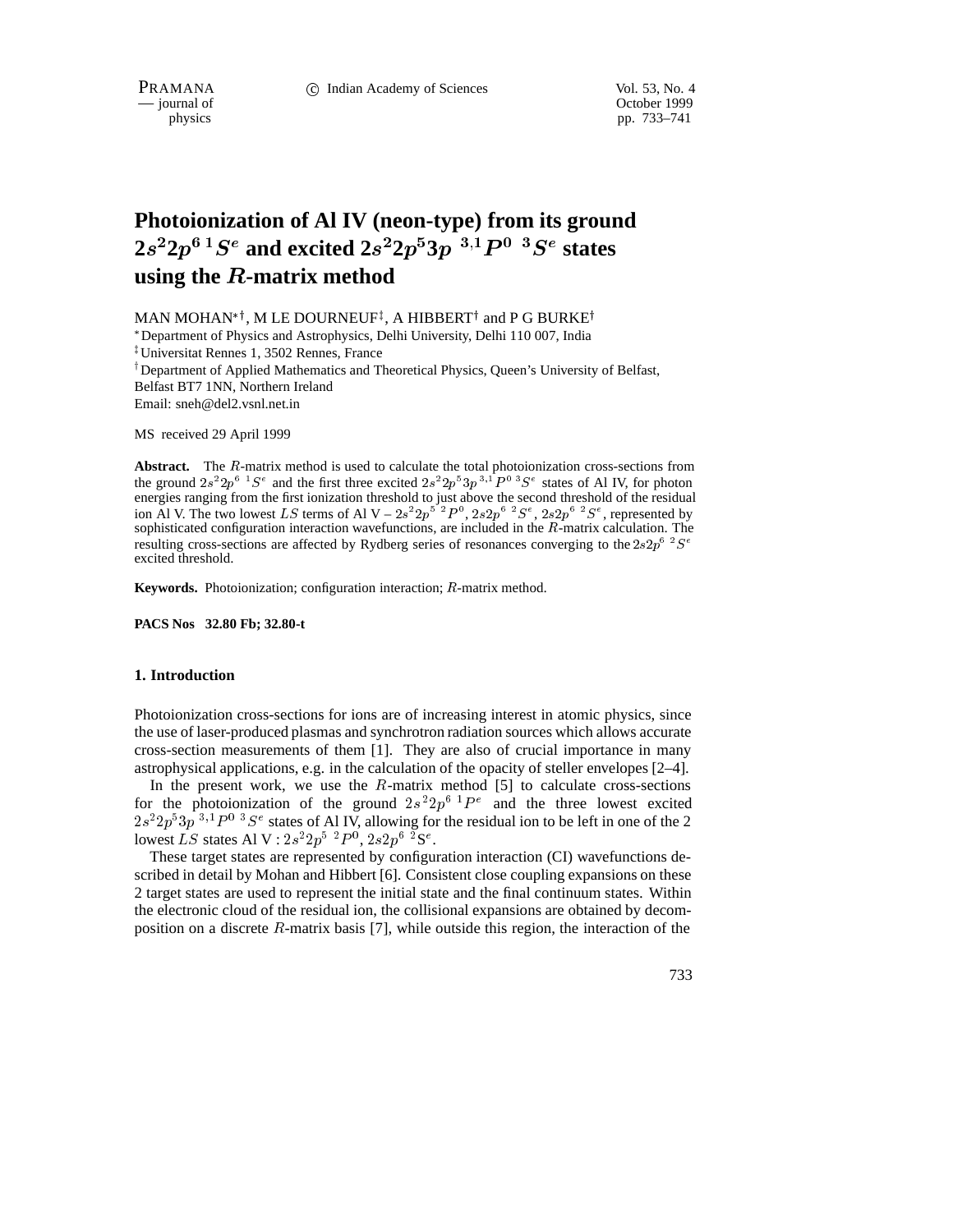escaping electron with the residual ion is represented by Coulomb waves, perturbed by the residual multipolar interaction with the target [8].

## **2. Calculations**

In the present paper, we have calculated the photoionization cross-sections for the ground  $2s^22p^6$  <sup>1</sup>S<sup>e</sup> and excited  $2s^22p^63p^{3,1}P^{0,3}S^e$  states of Al IV for photon energies ranging from the ground state ionization threshold. At these energies, only the channels associated to the first two Al V states  $2s^22p^6$   $p^0$  and  $1s^22s2p^6$   $p^2s^e$  are open. This photoionization processes from the three lowest states of Al IV up to the  ${}^{2}S^{e}$  threshold of Al V can therefore be described as:

1. 
$$
h\nu + A1 \text{ IV } (1s^2 2s^2 2p^6 {}^1S^e) \rightarrow [A1 \text{ V } (1s^2 2s^2 2p^5 {}^2P^0) + e^-] {}^1P^0
$$
  
\n $\rightarrow [A1 \text{ V } (1s^2 2s^2 2p^6 {}^2S^e) + e^-] {}^1P^0$ ,  
\n2.  $h\nu + A1 \text{ IV } (1s^2 2s^2 2p^5 3p^3 P^0) \rightarrow [A1 \text{ V } (1s^2 2s^2 2p^5 {}^2P^0) + e^-] {}^3S^e, {}^3D^e$   
\n $\rightarrow [A1 \text{ V } (1s^2 2s^2 2p^6 {}^2S^e) + e^-] {}^3S^e, {}^3D^e$ ,  
\n3.  $h\nu + A1 \text{ IV } (1s^2 2s^2 2p^5 3p^1 P^0) \rightarrow [A1 \text{ V } (1s^2 2s^2 2p^5 {}^2P^0) + e^-] {}^1S^e, {}^1D^e$   
\n $\rightarrow [A1 \text{ V } (1s^2 2s^2 2p^6 {}^2S^e) + e^-] {}^1S^e, {}^1D^e$ ,  
\n4.  $h\nu + A1 \text{ IV } (1s^2 2s^2 2p^5 3p^3 S^e) \rightarrow [A1 \text{ V } (1s^2 2s^2 2p^5 {}^2P^e) + e^-] {}^3P^0$   
\n $\rightarrow [A1 \text{ V } (1s^2 2s^2 2p^6 {}^2S^e) + e^-] {}^3P^0$ .

In the  $R$ -matrix formulation of photoionization, the initial bound state  $i$  of Al IV and the final continuum states  $f$  of the residual ion Al V plus an outgoing electron are expanded consistently on collisional-type  $R$ -matrix basis sets, expressed in terms of the states of the N-electron residual ion Al V.

The two lowest LS states of Al V, included in the present calculation, are represented by CI expansions of the form

$$
\phi_n(LS) = \sum_{i=1}^M \phi_i(\alpha_i LS) b_{i,n},\tag{1}
$$

where the  $\{\phi_i\}$  are single configuration functions in which the orbital and spin angular momenta of the electrons are coupled as specified by  $\{\alpha_i\}$  to form an eigenstate of  $L^2$ and  $S<sup>2</sup>$  respectively. The radial part of each orbital is written in analytic form as a sum of Slaster-type orbitals

$$
P_{nl}(r) = \sum_{i=1}^{k} r^{p_i} \exp(-\zeta_i r) a_i.
$$
 (2)

The  $a_i, p_i, \zeta_i$  parameters in (2) and the  $b_i$  mixing coefficients in (1) are determined variationally as described elsewhere [6].

Our calculation uses six orthogonal orbitals  $(1s, 2s, 2p, 3s, 3p \text{ and } 3d)$ . The 1s, 2s and 2p orbitals are the self consistent orbitals optimized on the Al V ground state by Clementi and Roetti [9], while the  $n = 3$  orbitals were obtained using the CIV3 program of Hibbert [10], as described by Mohan and Hibbert [6]. In table 1, we have given the optimized values of the parameters  $a_i, p_i$  and  $\zeta_i$  for the 3s, 3p and 3d orbitals. In table 2, we have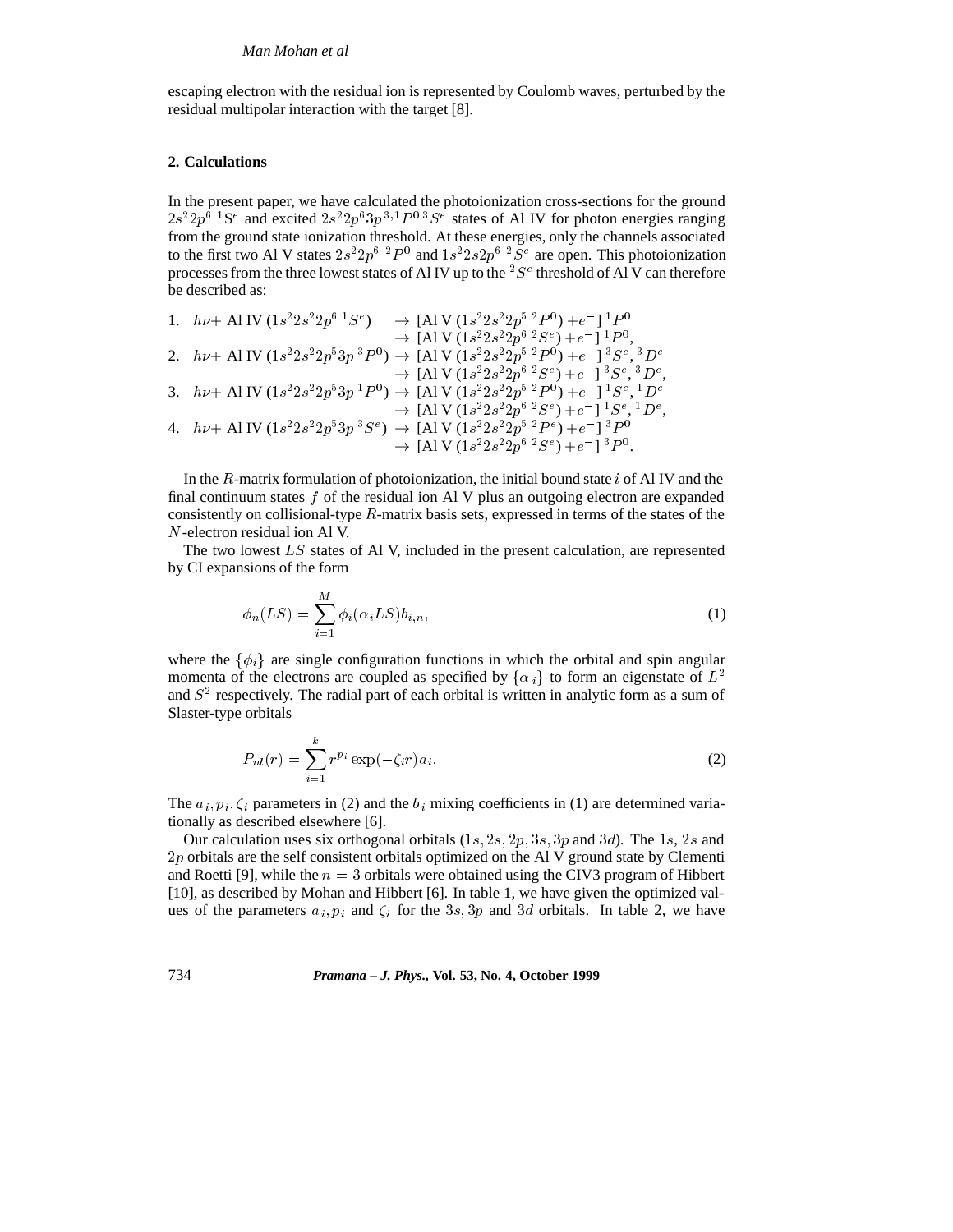**Table 1.** Parameters of the 3<sup>l</sup> Slater-type orbitals.

| Orbital | $a_i$      | $p_i$ | Či       |
|---------|------------|-------|----------|
| 3s      | 0.14873    |       | 10.44923 |
|         | $-0.59151$ | 2     | 4.20370  |
|         | 1.15639    | 3     | 2.18283  |
| 3p      | 0.40291    | 2     | 4.92276  |
|         | $-1.04040$ | 3     | 1.89893  |
| 3d      | 0.06417    | 3     | 4.43373  |
|         | 0.96731    | 3     | 1.75757  |

**Table 2.** Configurations used in the CI expansion of Al V target states.

| Target<br>states | Key No.                     | Configurations used                                                                                                                                                                                        |
|------------------|-----------------------------|------------------------------------------------------------------------------------------------------------------------------------------------------------------------------------------------------------|
| 2p0              |                             | $[1s^{2}]2s^{2}2p^{5}, 2s^{2}2p^{4}$ ( <sup>3</sup> P) 3p, $2p^{4}$ ( <sup>1</sup> D) 3p,<br>$2p^{4}(1S)3p, 2p^{5}(^{2}P^{0})3s^{2}, 2p^{5}(^{2}P^{0})3p^{2}$                                              |
| 2Se              | $\mathcal{D}_{\mathcal{L}}$ | $[1s^{2}]2s2p^{6}, 2s2p^{5} (3P^{0})3p, 2p^{5} (1P^{0})3p,$<br>$2s22p4$ (1 <i>S</i> ) 3 <i>s</i> , $2p6$ ( <sup>1</sup> <i>S</i> ) 3 <i>s</i> <sup>2</sup> , $2s22P4$ ( <sup>1</sup> <i>D</i> ) 3 <i>d</i> |

**Table 3.** Excitation thresholds for Al V.

| Key No. | Configuration    | State | Energy in Rydberg |              |
|---------|------------------|-------|-------------------|--------------|
|         |                  |       | Theoretical       | Experimental |
|         | $1s^2 2s^2 2p^5$ | 2p0   | 0.0000            | 0.0000       |
|         | $1s^2 2s^2 2p^6$ | 2Se   | 3.3735            | 3.2384       |

listed the configurations used in the CI expansion of the Al V target states, while, in table 3, we have compared our theoretical energy separations between the Al V states included in the collisional calculation, with the experimental ones, compiled by Martin and Zalubas [11]. The agreement between them is reasonably good.

In the inner region of configuration space, the initial bound state  $\Psi_i$  and the final continuum states  $\Psi_{fE}$  for the  $(N+1)$ -electron system are expanded in terms of discrete R-matrix basis  $\Psi_k$  of adequate LSII symmetry as

$$
\Psi_1^{L_i S_i \Pi_i} = \sum_k \Psi_k^{L_i S_i \Pi_i} A_{k,i} \quad \text{and} \quad \Psi_{fE}^{L_f S_f \Pi_{fi}} = \sum_k \Psi_k^{L_f S_f \Pi_f} A_{k,fE}^-, \quad (3)
$$

where <sup>R</sup>-matrix basis functions are chosen as

$$
\Psi_k^{LSTI}(z_1, \dots, x_{N+1}) = A \sum_{ij} \bar{\Psi}_i^{LSTI}(x_1, \dots, x_N, \hat{r}_{N+1}, \sigma_{N-1}) u_{ij}(r_{N-1}) c_{ij,k} + \sum_i \bar{\Psi}_i^{LSTI}(x_1, \dots, x_{N+1}) d_{j,k},
$$
\n(4)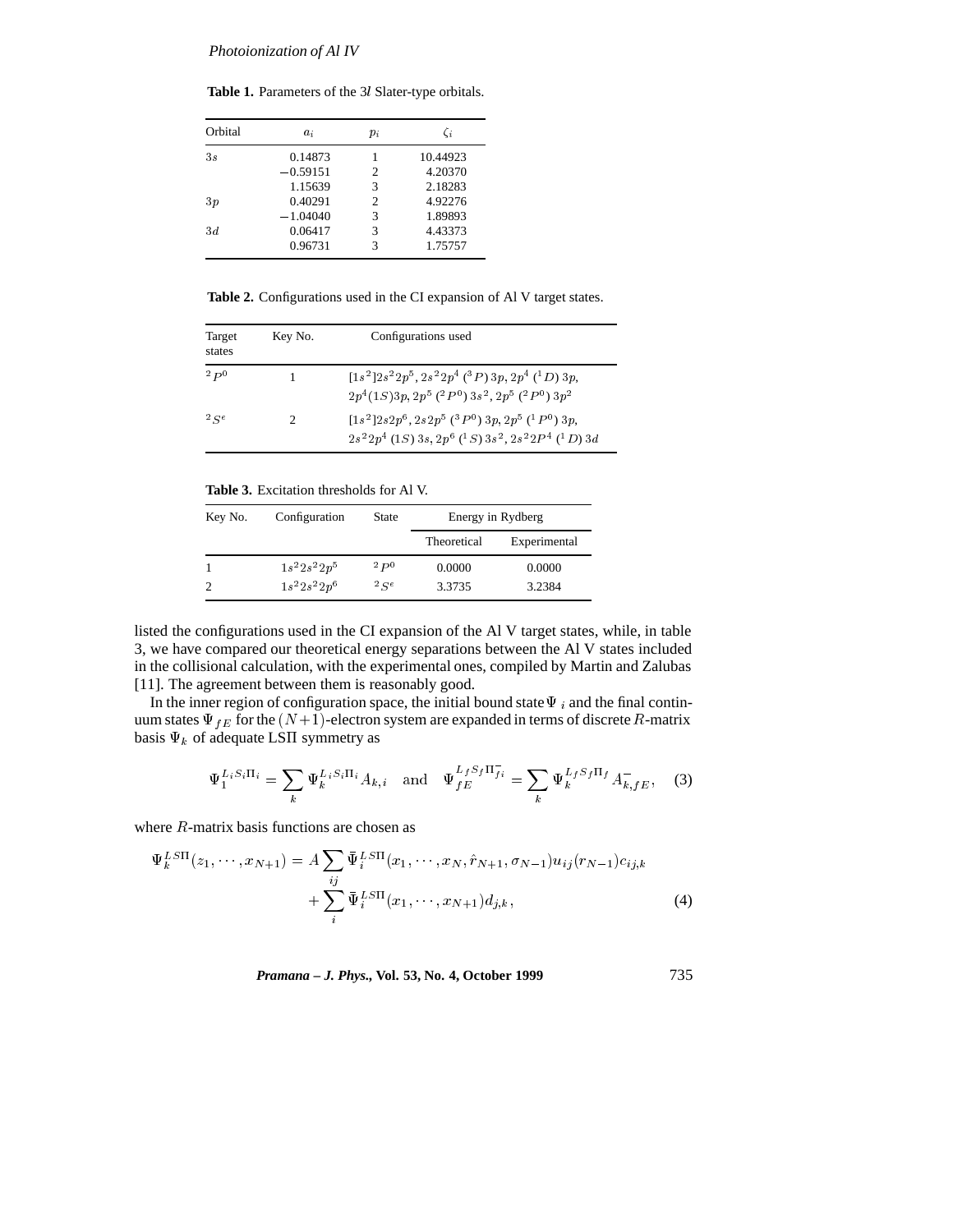## *Man Mohan et al*

where A is the antisymmetrisation operator, the  $\{\Psi_i^{LSH}\}\$ are channel functions consisting of the CI wavefunction for a residual ionic state coupled with spin-angle function  $\chi(\sigma_{N+1}, \hat{r}_{N+1})$  for the  $(N + 1)$ th electron to give an eigenstate of L, S and  $\Pi$ . The  $u_{ij}$ are continuum radial orbitals, obtained by solving the zero-solving the zero-order radial differential equation [5,7]:

$$
\left[-\frac{\mathrm{d}^2}{\mathrm{d}r^2} + \frac{l_i(l_i-1)}{r^2} + V(r) - k_j^2\right]u_{ij}(r) = \sum_n \lambda_{ij,n} P_{nl}(r)\delta_{li} \tag{5}
$$

subject to the boundary conditions:

$$
u_{ij}(r = 0) = 0
$$
 and  $\frac{a}{u_{ij}} \frac{du_{ij}}{dr}\Big|_{r=a} = 0.$  (6)

The Lagrange multipliers  $\lambda_{ij,n}$  ensure that the continuum orbitals are orthogonal to the physical orbitals of the ground ionic state having the same orbital momentum  $l_i$ . Finally, the whole set of bound  $P_{ni}$  and continuum  $u_{ij}$  orbitals for a given angular symmetry  $l_i$  is Schmidtt orthogonalized in order to form an orthonormal set in the internal region. As a consequence, bound configurations of the  $(N + 1)$ -electron system  $\Phi_i^{LST1}(x_1, \dots, x_{N+1})$ are included in the  $R$ -matrix expansion  $(4)$  in order to account for the orthogonality between the bound  $P_{nl}$  and continuum  $u_{ij}$  orbitals having the same symmetry and eventually, to include additional short range correlations.

The coefficients  $\{c_{ijk}\}\$  and  $\{d_{jk}\}\$ , as well as the corresponding eigenvalues  $E_k$ , are determined by diagonalising the  $(N + 1)$  electron Hamiltonian in the internal region. The coefficients  $A_{k,i}$  and  $A_{k,fE}$  in (3) are finally obtained [5] by matching at the inner region radius  $a$ , to an external solution satisfying the adequate asymptotic boundary conditions for the initial state i or the final continuum states  $fE$ .

### **3. Results and discussion**

The present calculations were performed in  $LS$  coupling. Figure 1 shows the total photoionization cross-section of Al IV from its ground state  $[1s^2]2s^22p^6S^2s$ , in the photon energy range from  $[1s^2]2s^22p^5$   $^2P^0$  threshold to just above the second threshold  $[1s^2]2s^22p^6$  <sup>2</sup>S<sup>e</sup>. Only the length results are given throughout the paper, since the discrepancy between length and velocity value is less than 10%. For photoabsortion from  $2s^22p^6$  <sup>1</sup>S<sup>e</sup> there is only one final LSII state i.e.  ${}^{1}P^0$  is allowed by selection rule which leads to a single Rydberg series of autoionised resonances Al IV  $[(2s^22p^6\;2Se)np\;1P^0]$ converging to  ${}^{2}S^{e}$  valence excited state. This process can be represented by

$$
h\nu
$$
+ Al IV  $(2s^2 2p^6 1S^e)$   $\rightarrow$  [Al V  $(2s^2 2p^6 2S^e) np$ ]  $1P^0$ 

which clearly corresponds to one photon jump  $2s$  to  $2p$  from the inner shell. The first autoionised member of the series i.e. Al IV  $[(2s2p<sup>6</sup>2S<sup>e</sup>)3p<sup>1</sup>P<sup>0</sup>]$  appearing on the figure 1 has a resonances position 9.63332 Ryd and effective quantum number 2.53 which is quite close to the experimental resonance position 9.53610 Ryd [12] and experimental effective quantum number 2.50. We have identified the higher members of the series up to  $n = 8$ . In table 4, we list their position and effective quantum numbers and we compare them.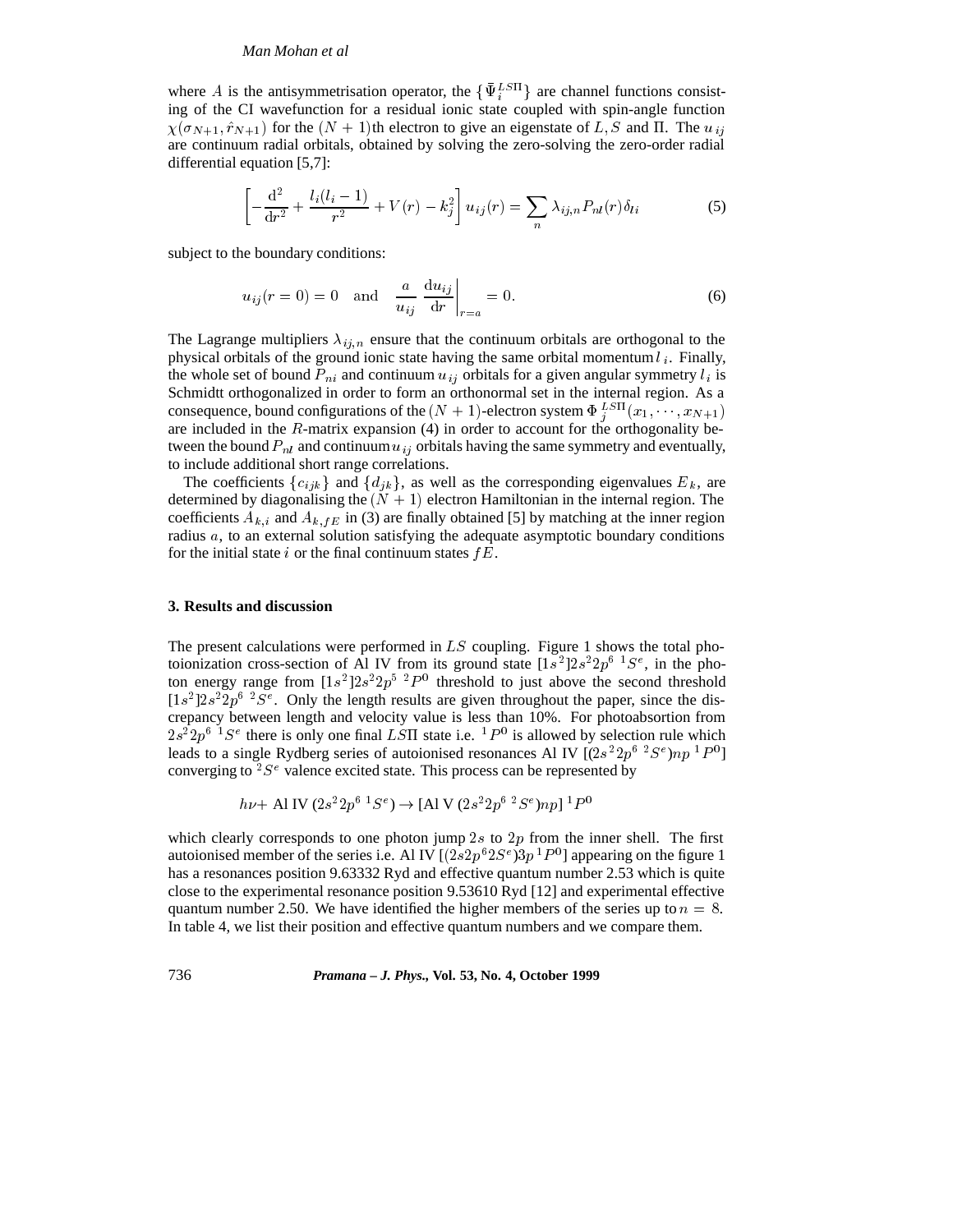

**Figure 1.** The cross-section in mb for photoionization from the Al IV  $(1s^22s^22p^6)$  ${}^{1}S^{e}$ ). The figure shows the cross-section against the energy of the ejected electron,  $E_{k}$ (in Ryd.) in the region from the first ionisation threshold,  $2s^2 2p^5 \nvert^2 P^0$ , to just above the second threshold,  $2s^2 2p^6 \tcdot 2S^e$ .

**Table 4.** Resonance positions and effective quantum numbers for the Al IV  $[2s2p^6]$  $2^2S^e$  np  $P^0$ ] Rydberg series converging to the  $(2s2p^6)$   $2^e$  limit of Al IV. Also given ionisation potential of Al V (2s<sup>2</sup> $p^{6}$   $\pm S^{e}$ ) and threshold of Al V (2s2 $p^{5}$   $\pm S^{e}$ ).

| Ionisation potential<br>of Al V $(1s^22s^22P^6)$ (Ryd.) |                      | Threshold<br>of Al V $(1s^22s2p^5~^2S^e)$ (Ryd.)                                                                                                                        |                                                                     |                                                                    |
|---------------------------------------------------------|----------------------|-------------------------------------------------------------------------------------------------------------------------------------------------------------------------|---------------------------------------------------------------------|--------------------------------------------------------------------|
| Theory                                                  | Experiment           | Theory                                                                                                                                                                  | Experiment<br>12.08910                                              |                                                                    |
| 8.76799                                                 | 8.81930              | 12.13180                                                                                                                                                                |                                                                     |                                                                    |
| <b>Series</b>                                           | Limit                | Configuration                                                                                                                                                           | Resonance position $E_n$                                            |                                                                    |
|                                                         |                      |                                                                                                                                                                         | Experiment                                                          | Theory                                                             |
| 1 P <sub>0</sub>                                        | $[1s^2]2s2p^6~^2S^e$ | $[1s^2]2s2p^6$ ${}^2S^e$ 3p<br>$[1s^2]2s2p^6~^2S^e~4p$<br>$[1s^2]2s2p^6~^2S^e~5p$<br>$[1s^2]2s2p^6 2Se$ 6p<br>$[1s^2]2s2p^6$ ${}^{2}Se$ $7p$<br>$[1s^2]2s2p^6~^2S^e~8p$ | 9.53610<br>10.79959<br>11.30888<br>11.56580<br>11.71449<br>11.80707 | 9.6332<br>10.84015<br>11.35162<br>11.60817<br>11.75737<br>11.85010 |

Figures 2 and 3 displays the total photoionization cross section from the  $2s^{2}2p^{5}2s^{3}P^{0}$ first excited state of Al IV. Here, we find two Rydberg series Al IV  $[(2s^22p^6\;2S^e)ns\;3S^e]$ and Al IV  $[(2s^22p^6~^2S^e)nd~^3D^e]$  converging on the  ${}^2S^e$  threshold. These are the only two Rydberg series accessible in this energy range by dipole photoabsorption from the  ${}^{3}P^{0}$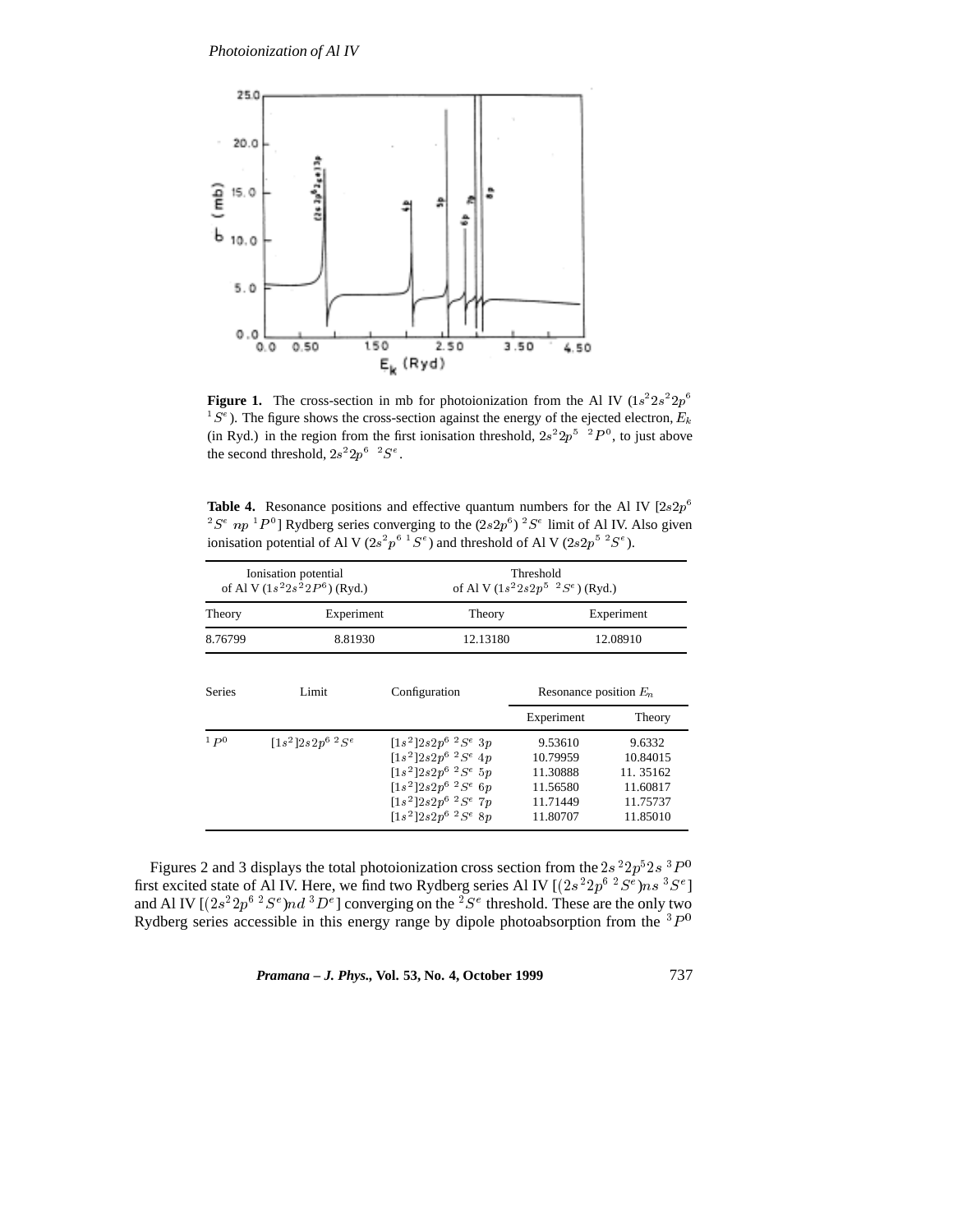state. The position and effective quantum for these resonances are given in table 5. Here in figure 3 we find one interesting phenomena that the first peak corresponding to autonised resonance  $(2s2p^6)$   ${}^{2}S^e3s$   ${}^{3}S^e$  is very large as compared to other peaks corresponding to other ns and nd resonances. This particular member corresponds to the following process

$$
h\nu + A1 \text{ IV} (2s^2 2p^5 3s^3 P^0) \rightarrow [A1 \text{ V} (2s^2 2p^6 \text{ }^2S^e) + e^-(3s)] \text{ }^3S^e.
$$



**Figure 2.** Cross-section photoionization from Al IV  $(2s^22p^33p^{-3}P^0)$  against energy,  $E_k$  (in Ryd.) in the region from the first ionisation threshold,  $2s^2 2p^{5-2}P^0$ , to just above the second threshold,  $2s^2 2p^6 \tcdot 2S^e$ .



Figure 3. Same as in figure 2, but expanded view.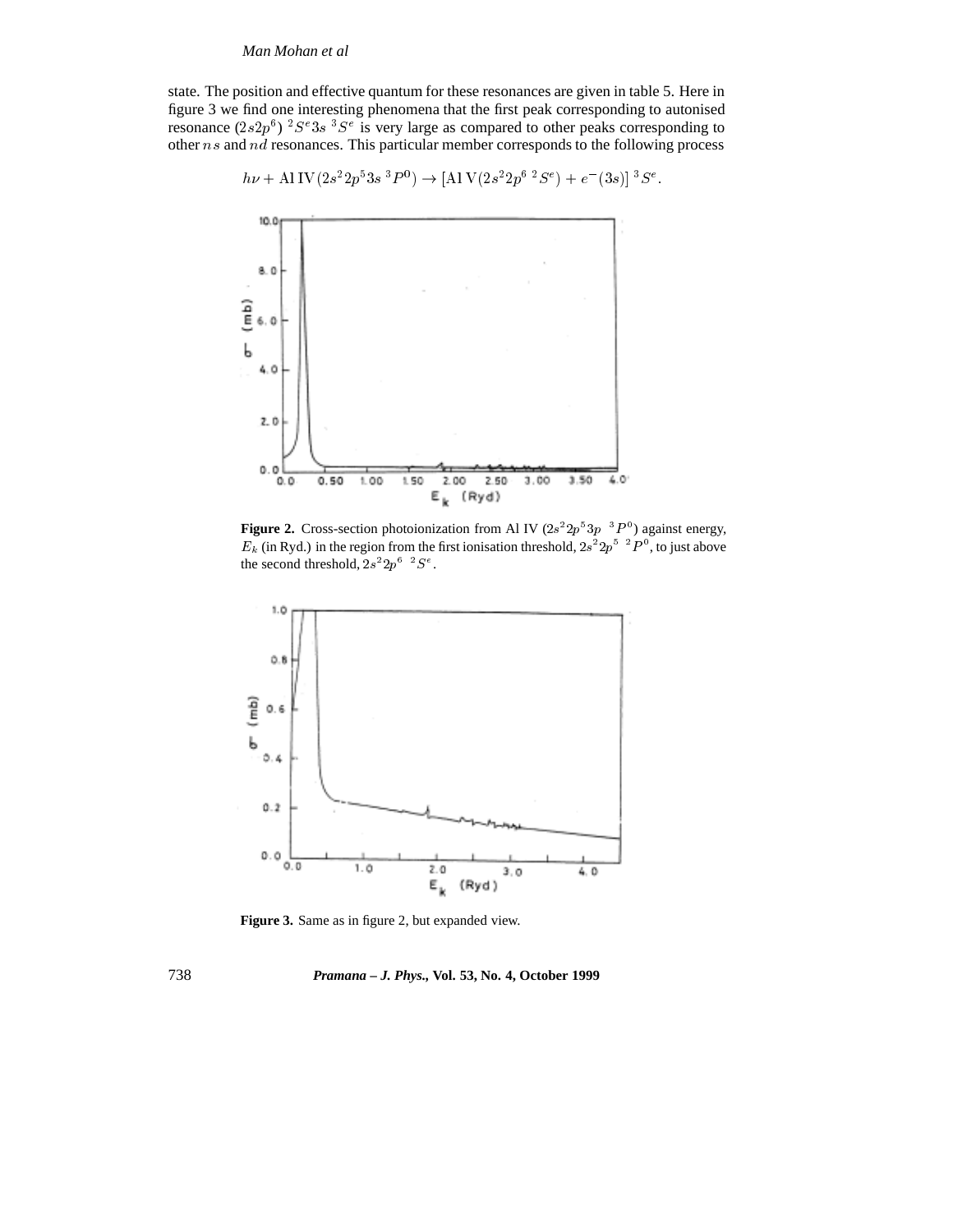**Table 5.** Resonance positions and effective quantum numbers for the Rydberg series Al IV  $[2s2p^6\;2S^e\;ns\;{}^3S^e]$  and Al IV  $[2s2p^63p\;{}^2S^e\;nd\;{}^3D^e]$  converging to the  $(2s^2p^6)$  ${}^2S^e$  limit of Al V.

| Ionisation potential<br>of Al V $(1s^22s^22p^53p^3P^0)$ (Ryd.) |                      | Threshold<br>of Al V $(1s^2 2s 2p^5 2S^e)$ (Ryd.)                                                                    |                                                                  |                                                                |  |
|----------------------------------------------------------------|----------------------|----------------------------------------------------------------------------------------------------------------------|------------------------------------------------------------------|----------------------------------------------------------------|--|
| Theory<br>3.17427                                              |                      | Theory<br>6.5381                                                                                                     |                                                                  |                                                                |  |
| Series                                                         | Limit                | Configuration                                                                                                        | Resonance position                                               |                                                                |  |
|                                                                |                      |                                                                                                                      | $E_n$                                                            | $n^*$                                                          |  |
| 3 Se                                                           | $[1s^2]2s2p^6 2Se$   | $[1s^2]2s2p^63s$<br>$[1s^2]2s2p^64s$<br>$[1s^2]2s2p^65s$<br>$[1s^2]2s2p^66s$<br>$[1s^2]2s2p^67s$<br>$[1s^2]2s2p^68s$ | 3.43533<br>5.04149<br>5.65996<br>5.92361<br>6.131929<br>6.235809 | 2.27083<br>3.26967<br>4.26852<br>5.27735<br>6.27621<br>7.27506 |  |
| $3D^e$                                                         | $[1s^2]2s2p^6~^2S^e$ | $[1s^2]2s2p^63d$<br>$[1s^2]2s2p^64d$<br>$[1s^2]2s2p^65d$<br>$[1s^2]2s2p^66d$<br>$[1s^2]2s2p^67d$<br>$[1s^2]2s2p^68d$ | 4.72426<br>5.50159<br>5.87920<br>6.08259<br>6.20355<br>6.28267   | 2.97002<br>3.92891<br>4.92776<br>5.92660<br>6.91547<br>7.91434 |  |

**Table 6.** Resonance positions and effective quantum numbers for the Rydberg series Al IV  $(2s2p^63p~^2S^e)$  and Al IV  $[2s2p^63p~^2S^e~nd~^1D^e]$  converging to the  $(2s^2p^6)^~^2S^e$ limit of Al V.

| Ionisation potential<br>of Al V $(1s^22s^22p^6 \t1S^e)$ (Ryd.)<br>3.1131005 |                      | Threshold<br>of Al V $(1s^2 2s 2p^5~^2S^e)$ (Ryd.)                                                 |                                                      |                                                     |
|-----------------------------------------------------------------------------|----------------------|----------------------------------------------------------------------------------------------------|------------------------------------------------------|-----------------------------------------------------|
|                                                                             |                      | 6.47690                                                                                            |                                                      |                                                     |
| <b>Series</b>                                                               | Limit                | Configuration                                                                                      | Resonance position<br>$E_n$<br>$n^*$                 |                                                     |
| $1$ $\leq e$                                                                | $[1s^2]2s2p^6~^2Se$  | $[1s^2]2s2p^63s$<br>$[1s^2]2s2p^6$ 4s<br>$[1s^2]2s2p^65s$<br>$[1s^2]2s2p^6$ 6s<br>$[1s^2]2s2p^67s$ | 3.45446<br>5.01623<br>5.61898<br>5.91104<br>6.077139 | 2.30079<br>3.30962<br>4.31846<br>5.31730<br>6.32613 |
| 1p e                                                                        | $[1s^2]2s2p^6~^2S^e$ | $[1s^2]2s2p^64d$<br>$[1s^2]2s2p^65d$<br>$[1s^2]2s2p^66d$<br>$[1s^2]2s2p^67d$<br>$[1s^2]2s2p^68d$   | 5.45088<br>5.82069<br>6.02295<br>6.11430<br>6.22278  | 3.94888<br>4.93774<br>5.93658<br>6.93543<br>7.93427 |

Clearly this process involves only one electron jump from  $2s$  to  $2p$  from the inner shell therefore occurs with higher probability as compared to other resonnances Al V  $(2s2p^62S<sup>e</sup>)ns, n > 3$  and Al V $(2s2p^6~^2S<sup>e</sup>)nd, n \ge 3$  which involves two electrons jumps.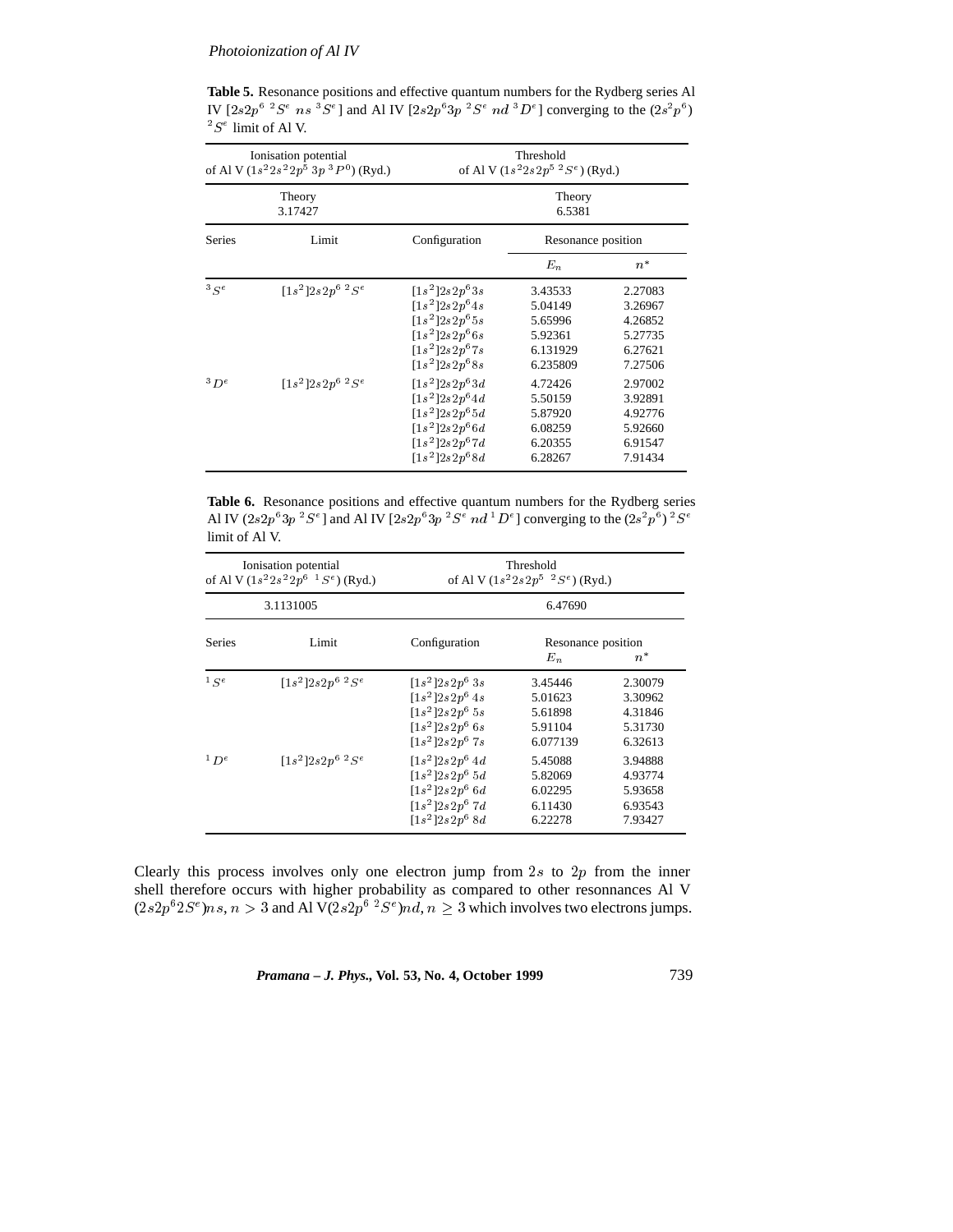## *Man Mohan et al*

| Ionisation potential<br>of Al V $(1s^22s^22P^6~^1S^e)$ (Ryd.)<br>2.69227 |                      | Threshold<br>of Al V $(1s^22s2p^5~^2S^e)$ (Ryd.)                                                                                                                  |                                                                |                                                                |
|--------------------------------------------------------------------------|----------------------|-------------------------------------------------------------------------------------------------------------------------------------------------------------------|----------------------------------------------------------------|----------------------------------------------------------------|
|                                                                          |                      | 6.0561                                                                                                                                                            |                                                                |                                                                |
| <b>Series</b>                                                            | Limit                | Configuration                                                                                                                                                     | Resonance position<br>$E_n$                                    | $n^*$                                                          |
| 3p0                                                                      | $[1s^2]2s2p^6~^2S^e$ | $[1s^2]2s2p^6~^2S^e~3p$<br>$[1s^2]2s2p^6$ ${}^2S^e$ 4p<br>$[1s^2]2s2p^6~^2S^e~5p$<br>$[1s^2]2s2p^6~^2S^e~6p$<br>$[1s^2]2s2p^6~^2Se~7p$<br>$[1s^2]2s2p^6~^2S^e~8p$ | 3.51759<br>4.76433<br>5.27580<br>5.53235<br>5.68155<br>5.77428 | 2.51055<br>3.51938<br>4.52821<br>5.52705<br>6.53588<br>7.53474 |

**Table 7.** Resonance positions and effective quantum numbers for the Rydberg series Al IV  $(2s2p^6~^2S^e~np~^3p^0]$  converging to the  $(2s^2p^6)$  limit of Al V.

Resonances of this type involving one electron jump are also noted by Yan and Seaton [2] and are referred as PEC resonances.

The total photoionization cross-section from the  $2s^22p^63s^{-1}P^0$  state of Al IV. Again, we get two Rydberg series Al IV  $[(2s2p^6~^2S^e)ns~^1S^e]$  and Al IV  $[(2s2p^6~^2S^e)nd~^1D^e]$ , which are autoionized for  $n^* \geq 3 \ (3d, 4s, \ldots)$ . Their positions are listed in table 6 for comparison with any future experiment. Here again we find the peak for the first member of the Rydberg series Al IV $[(2s20^6~^2S^e)3s~^1S^e]$  is quite high as compared to other. This resonance is again PEC as it involves one electron jump i.e. 2s to  $2p$  (core excitation).

In the last, for the total photoionization cross-section from the fourth excited state  $2s2p<sup>5</sup>2p<sup>3</sup>S<sup>e</sup>$ , here like in ground state  ${}^{1}S<sup>e</sup>$  only single final  ${}^{3}P<sup>0</sup>$  symmetry is allowed, leading to one Rydberg series Al IV [ $(2s2p^6~^2S^e)np~^3P^0$ ] converging on to the  $^2S^e$  threshold.

To conclude, we expect our results to be quite reliable, as we have taken all the important physical effects like exchange, channel coupling and short-range correlation into account.

### **Acknowledgement**

MM is thankful to UGC and DST, India. SERC (UK) and ICTP, Trieste (Italy) for financial support.

#### **References**

- [1] F J Wuilleumier, D L Ederer and J L Picque, *Adv. Atomic Mol. Phys.* **23**, 197 (1988)
- [2] M J Seaton, *J. Phys.* **B20**, 6363 (1987)
- [3] Yu Yan and M J Seaton, *J. Phys.* **B20**, 6409 (1987)
- J A Fernley, K T Taylor and M J Seaton, *J. Phys.* **B20**, 6457 (1987) G Peach, H E Saraph and M J Seaton, *J. Phys.* **B21**, 3669 (1988) D Luo and A K Pradhan, *J. Phys.* **B22**, 3377 (1989)